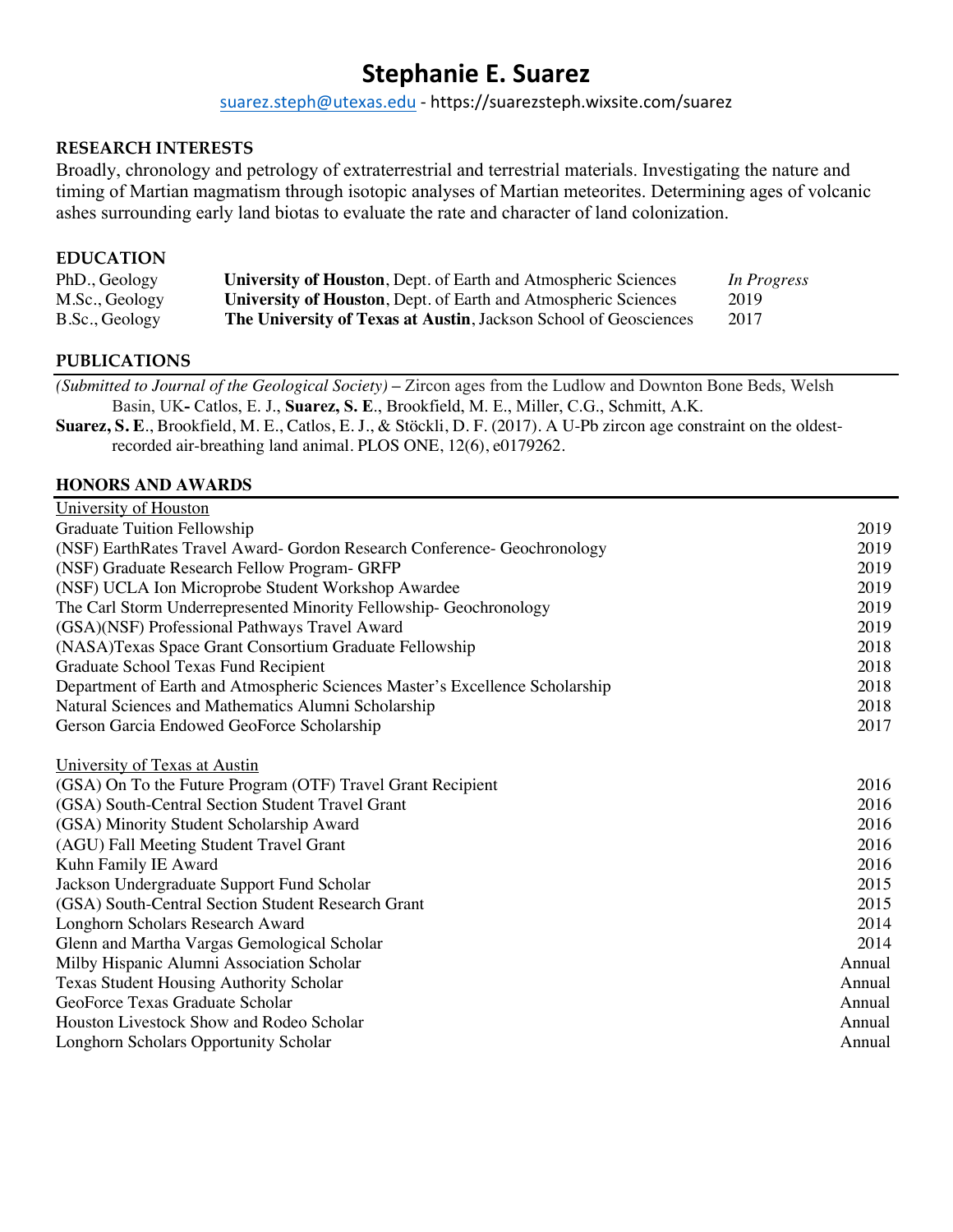## **CONFERENCE ABSTRACTS**

- Kring, D.A., Angotti, L., Bouchard, M., Byron, B., Chinchalkar, N., De Graaff, S., Déhais, T., Glaspie, L., Hedgepeth, J., Hughes, M., Kaskes, P., MacArthur, J., McGregor, M., Ross, C., Stacey, K., **Suarez, S.E.,** Verhagen, C., Erickson, T.M., (2019), Traces of Fallback Breccia on the Rim of Barringer Meteorite Crater (a.k.a Meteor Crater), Arizona, #1835, 50<sup>th</sup> Lunar and Planetary Science Conference
- **Suarez, S.E.,** Lapen, T.J., Righter, M., Beard, B.L., Irving A.J., (2019), Assessing the Heterogeneity of the Tissint Shergottite Strewnfield Using Rb-Sr, Sm-Nd, and Lu-Hf Isotope Systematics, #3028, 50<sup>th</sup> Lunar and Planetary Science Conference
- Lapen T.J., **Suarez S.E.,** Righter M., Irving A.J., Righter K., (2019) Trace Element and Pb Isotope Geochemistry of Tissint Impact Melt Glass and Sulfide Reveal No Contamination by Martian Soil #2921, 50<sup>th</sup> Lunar and Planetary Science Conference
- **Suarez, S.E.,** Catlos, E.J., Brookfield, M., Stockli, D.F., Batchelor, R.B., (2016), Precise U-Pb Zircons Dates of Bentonites in Upper Ordovician and Lower Silurian Reference Sections in North America and Britain: American Geophysical Union Annual Meeting
- **Suarez, S.E.**; Catlos, E.J.; Brookfield, Michael; Stockli, Daniel F., (2016), U-Pb Age of the Oldest Air-Breathing Land Animal: Geological Society of America Annual Meeting
- Duval, C.L., **Suarez, S.E.**, Murowchick, J.B., (2016), Mineralogical Evidence of an Epithermal Exhalative Origin of the Boleo Cu-Zn-Mn-Co mantos, Santa Rosalia, Baja California Sur, Mexico: Geological Society of America Annual Meeting
- **Suarez, S.E.**, Catlos, E.J., Brookfield, M., (2016), Constraining Episodes of Late Ordovician Volcanism Through U-Pb Dating of K-Bentonites: Geological Society of America South Central Section Meeting

#### **RESEARCH EXPERIENCE**

| University of Houston Main Campus – Graduate Researcher                                                              | 2017-Present |
|----------------------------------------------------------------------------------------------------------------------|--------------|
| <b>Advisor: Dr. Thomas Lapen</b>                                                                                     | Houston, TX  |
| Assessing the Heterogeneity of the Tissint Shergottite Strewnfield Using Rb-Sr, Sm-Nd, and Lu-Hf Isotope Systematics |              |
| • Conducting geochronology study on Martian meteorite (Tissint) through Lu-Hf, Rb-Sr, and Sm-Nd isotopic systems     |              |

- Performing Ion-Exchange Chromatography and assisting with daily operations in a class 500 clean lab
- Obtained Sm-Nd and Lu-Hf concentrations Nu Plasma II (MC-ICP-MS) with assistance from lab technician
- Obtained Rb-Sr concentrations on VG Instruments Sector 54 (TIMS) at University of Wisconsin- Madison

## *Trace Element and Pb Isotope Geochemistry of Tissint Impact Melt Glass and Sulfide Reveal No Contamination by Martian Soil*

- In-situ study of Pb isotopes and Highly Siderophile Elements (HSE) within Martian meteorite (Tissint) impact glass.
- Data Acquisition through Varian 810 O-ICP-MS and reduction through GLITTER software.

| The University of Texas at Austin – Undergraduate Researcher                | 2014-2017  |
|-----------------------------------------------------------------------------|------------|
| <b>Advisor: Dr. Elizabeth Catlos</b>                                        | Austin, TX |
| If D <sub>b</sub> <i>Ago</i> of the Oldest Air Drestling <i>Land Animal</i> |            |

*U-Pb Age of the Oldest Air-Breathing Land Animal*

- Conducted heavy mineral separation using bromoform on three samples from the Cowie, Aberdeenshire, Scotland
- Mounted and analyzed 80 zircon grains from two volcanic tuffs using HR-LA-ICP-MS at UT Austin for U-Pb ratios
- Reduced data using Igor Pro and Iolite software, Published findings to *Plos One*

## *Constraining Episodes of Late Ordovician Volcanism Through U-Pb Dating of K-Bentonites*

- Developed separation method using a sonicator apparatus to extract zircon grains from cohesive K-bentonites
- Extracted and analyzed 500 zircon grains from 15 samples using HR-LA-ICP-MS at UT Austin for U-Pb ratios
- Presented findings at GSA South Central Meeting 2014 and AGU Annual Meeting 2016

\*Other Notable Projects: *U-Pb age of the Ludlow Bone Bed-Wales, U-Pb age of Silurian Inliers-Scotland*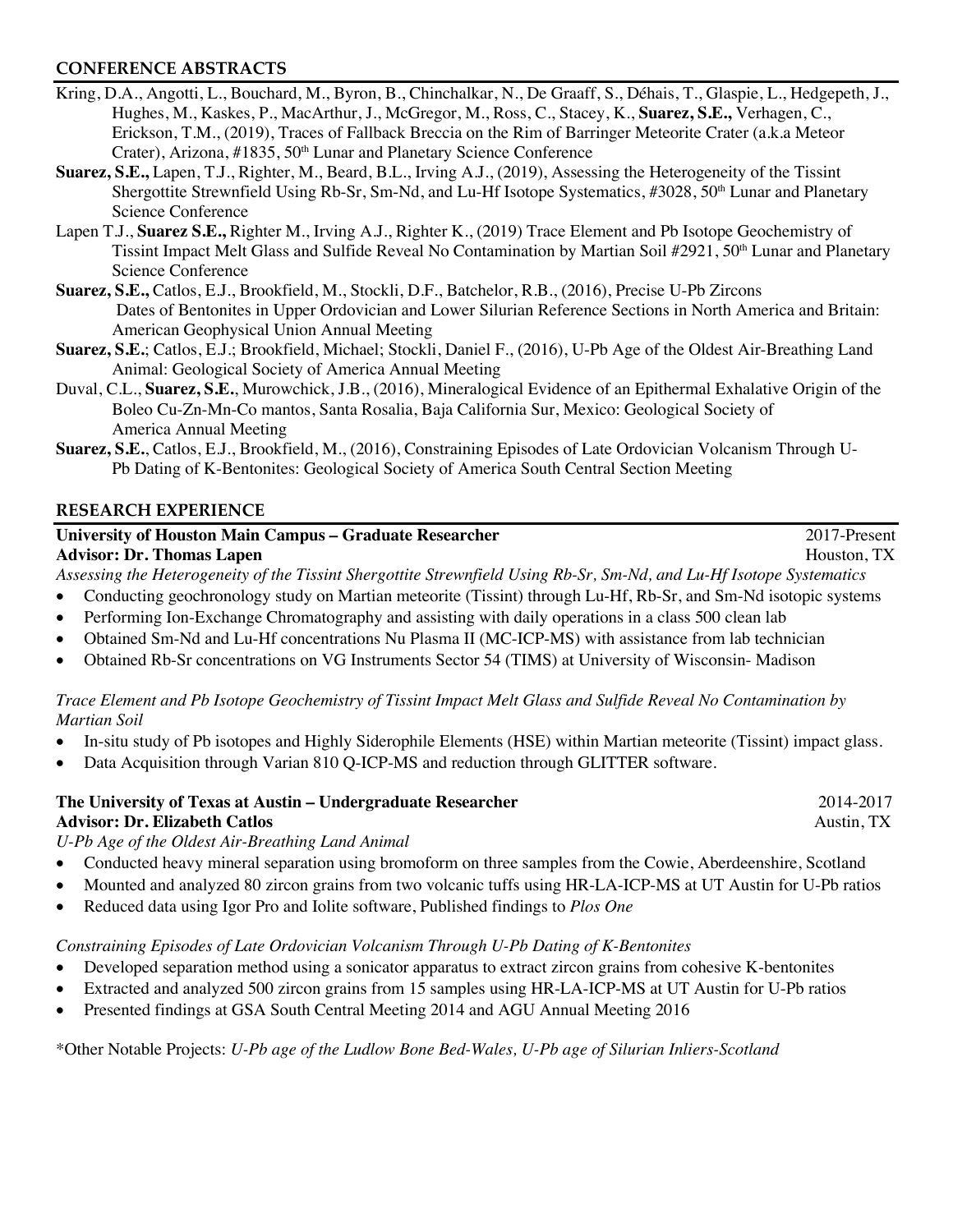### **Baja Basins REU-NSF- Undergraduate Researcher** Jan 2016- Jul 2016 **Advisor: Jim Murowchick** Kansas City, MO

*Mineralogical Evidence of an Epithermal Exhalative Origin of the Boleo Cu-Zn-Mn-Co mantos, Santa Rosalia, Baja California Sur, Mexico*

- One of 10 students selected to conduct rigorous field work in an active mine, Minera Boleo for one month
- Modeled fluid geochemistry from mineral assemblages contained in copper mineral deposits with SEM and XRD at University of Kansas City, Missouri. Used data to create model of hypothesized epithermal exhalative process
- Presented findings at GSA Annual Meeting 2016

# **TEACHING EXPERIENCE**

| <b>GeoFORCE/STEMFORCE</b>                                                                                          | Jun 2019-July 2019 |
|--------------------------------------------------------------------------------------------------------------------|--------------------|
| <b>Educational Coach in Training</b>                                                                               | Austin, TX         |
| Assisted Educational Coach in administering and evaluating formative and summative assessments                     |                    |
| Supported field learning by leading stations and activities in the field                                           |                    |
| Lead students in hands-on activities and demonstrations in the classroom                                           |                    |
| The University of Houston- Dept. of Earth and Atmospheric Sciences                                                 | Aug 2017- Dec 2017 |
| <b>Teaching Assistant-GEOL 3373</b>                                                                                | Houston, TX        |
| Assisting students in two laboratory sections with weekly lab assignments covering topics in igneous peterogenesis |                    |
| Tutored students one on one and in small groups in Geoscience Learning Center                                      |                    |
| The University of Texas at Austin-Jackson School of Geosciences                                                    | Jan 2017- May 2017 |
| <b>Teaching Assistant-GEO 193T</b>                                                                                 | Austin, TX         |
| Communicating daily with administrative staff, supervisor, guest speakers and enrolled students                    |                    |
| Taking attendance, entering grades, compiling speaker evaluations, and ensuring the lecture runs smoothly          |                    |
| Trusted with department credit card to adequately cater each speaking event                                        |                    |

## **PRESS**

# **University of Houston**

Geology Graduate Student Receives NSF Graduate Research Fellowship *http://www.uh.edu/nsm/students/graduate/student-accomplishments/profiles/stephanie-suarez/* Graduate Students Attend Sequence Stratigraphy Field Course *http://www.uh.edu/nsm/earth-atmospheric/news-events/stories/2018/0601-field-course.php* As Good as Old: The Age of Martian Meteorites Gives Clues to the Makeup of Mars *https://www.uh.edu/news-events/stories/2018/february-2018/02232018-uh-researchers-receive-grant-to-study-martianmeteorite.php* NASA Grant Funds Martian Volcano Research *http://www.uh.edu/nsm/earth-atmospheric/news-events/stories/2018/0214-volcano-research.php* Independent Petroleum Association of America: Education Center IPAA/PESA Energy Education Center Spotlights

Stephanie Suarez

*https://education.ipaa.org/ipaa-pesa-energy-education-center-spotlights-stephanie-suarez/*

# **University of Texas at Austin**

Kuhn Scholar Aims to Inspire Next Generation of STEM Researchers *http://diversity.utexas.edu/2017/01/25/kuhn-scholar-aims-to-inspire-next-generation-of-stem-researchers/* Celebrating the Class of 2017: Stephanie Suarez *http://diversity.utexas.edu/2017/05/02/celebrating-the-class-of-2017-stephanie-suarez/* Ancient Animal Thought to be First Air Breather on Land Loses Claim to Fame *https://news.utexas.edu/2017/07/05/animal-thought-to-be-first-air-breather-loses-claim-to-fame* Ancient Scottish millipede WASN'T the first air breathing land animal, Texas undergrad proves *http://www.dailymail.co.uk/sciencetech/article-4669222/Ancient-millipede-not-air-breather-land.html*